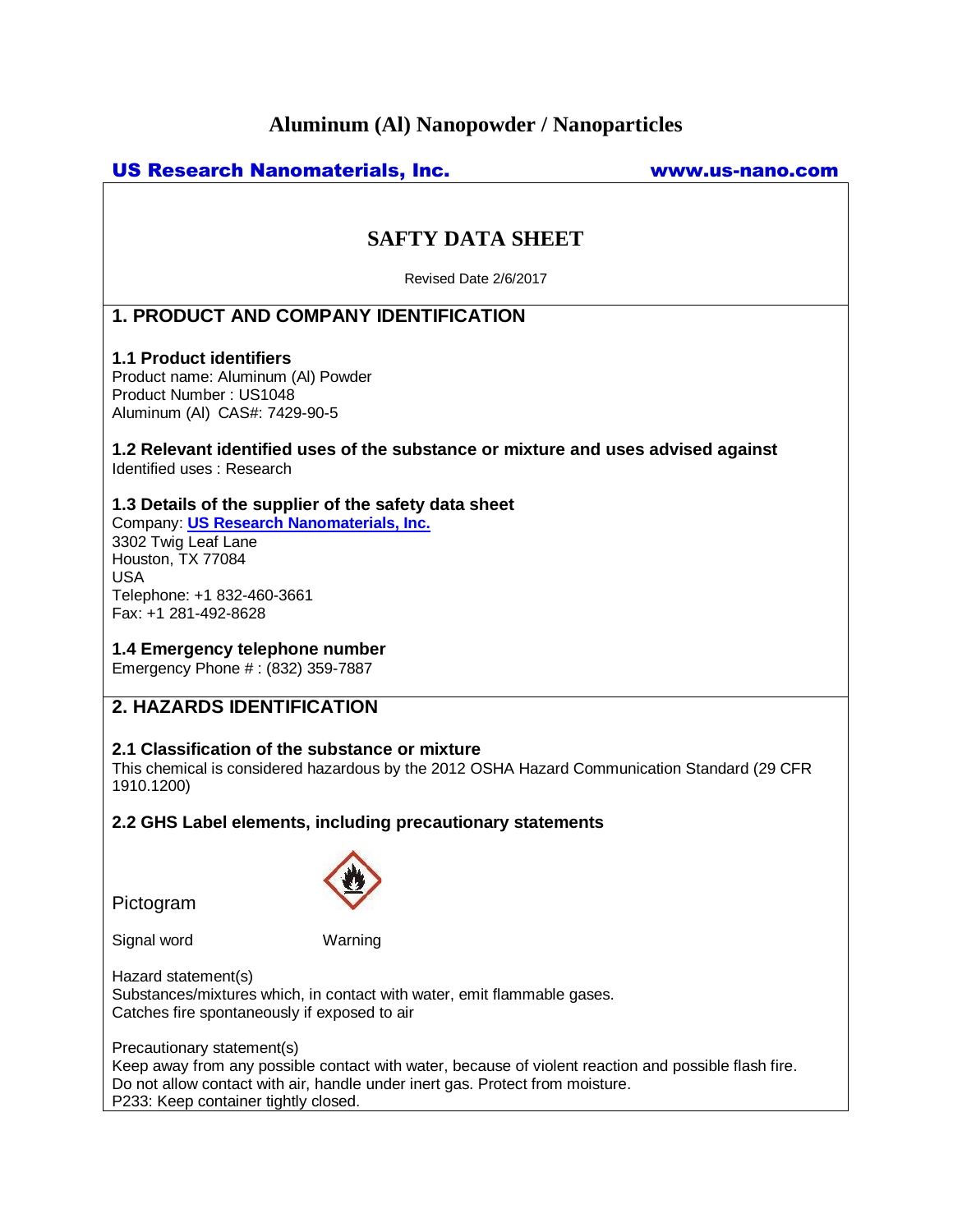P210: Keep away from heat/sparks/open flames/hot surfaces. - No smoking.

P240: Ground/Bond container and receiving equipment.

P241: Use explosion-proof-electrical/ventilating/lighting/…/equipment

P242: Use only non-sparking tools.

P243: Take precautionary measures against static discharge.

P271: Use only outdoors or in a well-ventilated area.

P280: Wear protective gloves/protective clothing/eye protection/face protection.

P261: Avoid breathing dust/fume/gas/mist/vapours/spray.

P264: Wash hands thoroughly after handling.

P304 + P340 IF INHALED: Remove victim to fresh air and keep at rest in a position comfortable for breathing.

P303+P361+P353: IF ON SKIN (or hair): Remove/Take off immediately all contaminated clothing. Rinse skin with water/shower.

P312 Call a POISON CENTER or doctor/ physician if you feel unwell.

P370+P378: In case of fire: Use ... for extinction.

## **2.3 Hazards not otherwise classified (HNOC) or not covered by GHS** None

# **3. COMPOSITION/INFORMATION ON INGREDIENTS**

## **3.1 Substances**

Aluminum (Al) CAS#: 7429-90-5

# **4. FIRST AID MEASURES**

# **4.1 Description of first aid measures**

## **General advice**

Consult a physician. Show this safety data sheet to the doctor in attendance. Move out of dangerous area.

**If inhaled**

If breathed in, move person into fresh air. If not breathing, give artificial respiration. Consult a physician. **In case of skin contact**

Wash off with soap and plenty of water. Consult a physician.

**In case of eye contact**

Rinse thoroughly with plenty of water for at least 15 minutes and consult a physician.

**If swallowed**

Never give anything by mouth to an unconscious person. Rinse mouth with water. Consult a physician.

## **4.2 Most important symptoms and effects, both acute and delayed**

The most important known symptoms and effects are described in the labeling (see section 2.2) and/or in section 11

#### **4.3 Indication of any immediate medical attention and special treatment needed** no data available

# **5. FIREFIGHTING MEASURES**

## **5.1 Extinguishing media**

## **Suitable extinguishing media**

Use CO2, dry chemical, or foam for extinction.

## **5.2 Special hazards arising from the substance or mixture**

Flammable. Risk of ignition. Dust can form an explosive mixture in air. Keep product and empty container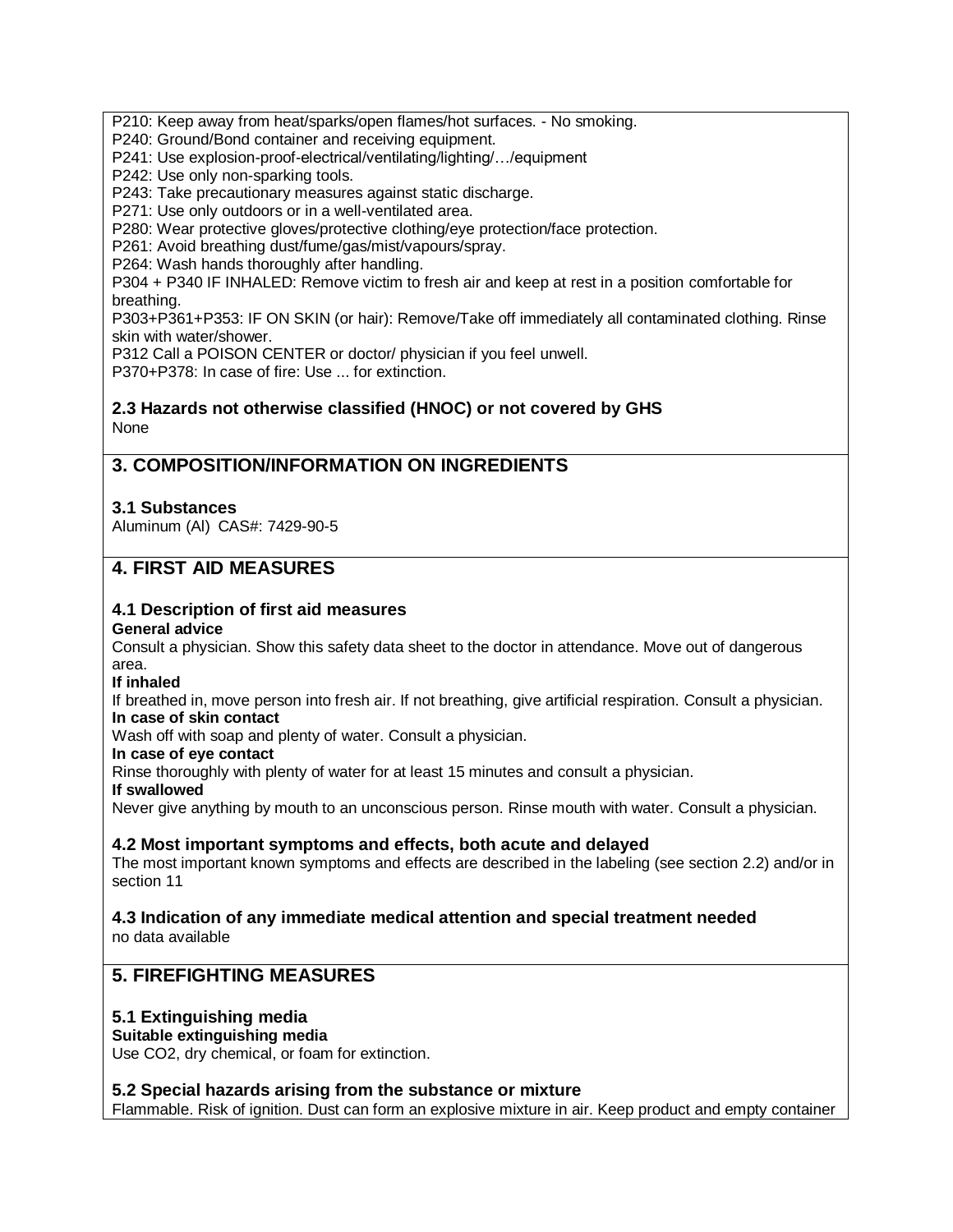away from heat and sources of ignition.

## **5.3 Advice for firefighters**

Wear self contained breathing apparatus for firefighting if necessary.

## **5.4 Further information**

no data available

# **6. ACCIDENTAL RELEASE MEASURES**

## **6.1 Personal precautions, protective equipment and emergency procedures**

Use personal protective equipment. Avoid dust formation. Ensure adequate ventilation. Evacuate personnel to safe areas. Avoid breathing dust. For personal protection see section 8.

#### **6.2 Environmental precautions**

Avoid release to the environment. See Section 12 for additional ecological information.

## **6.3 Methods and materials for containment and cleaning up**

Pick up and arrange disposal without creating dust. Sweep up and shovel. Keep in suitable, closed containers for disposal.

## **6.4 Reference to other sections**

For disposal see section 13.

# **7. HANDLING AND STORAGE**

## **7.1 Precautions for safe handling**

Keep away from any possible contact with water, because of violent reaction and possible flash fire. Do not allow contact with air, handle under inert gas. Protect from moisture. Avoid contact with skin and eyes. Avoid formation of dust and aerosols. Provide appropriate exhaust ventilation at places where dust is formed. Normal measures for preventive fire protection. For precautions see section 2.2.

## **7.2 Conditions for safe storage, including any incompatibilities**

Keep containers tightly closed in a dry, cool and well-ventilated place. Keep away from heat and sources of ignition. Flammables area.

## **7.3 Specific end use(s)**

Apart from the uses mentioned in section 1.2 no other specific uses are stipulated

# **8. EXPOSURE CONTROLS/PERSONAL PROTECTION**

## **8.1 Control parameters**

**ACGIH TLV:** TWA: 1 mg/m3 **OSHA PEL:** (Vacated) TWA: 15 mg/m3, (Vacated) TWA: 5 mg/m3, TWA: 15 mg/m3, TWA: 5 mg/m3 **NIOSH IDLH:** TWA: 10 mg/m3, TWA: 5 mg/m3

**Quebec:** TWA: 10 mg/m3, TWA: 5 mg/m3 **Mexico OEL (TWA):** TWA: 10 mg/m3, TWA: 5 mg/m3 **Ontario TWAEV:** TWA: 1 mg/m3

**ACGIH** *- American Conference of Governmental Industrial Hygienists* **OSHA** *- Occupational Safety and Health Administration* **NIOSH IDLH:** *The National Institute for Occupational Safety and Health Immediately Dangerous to Life or Health*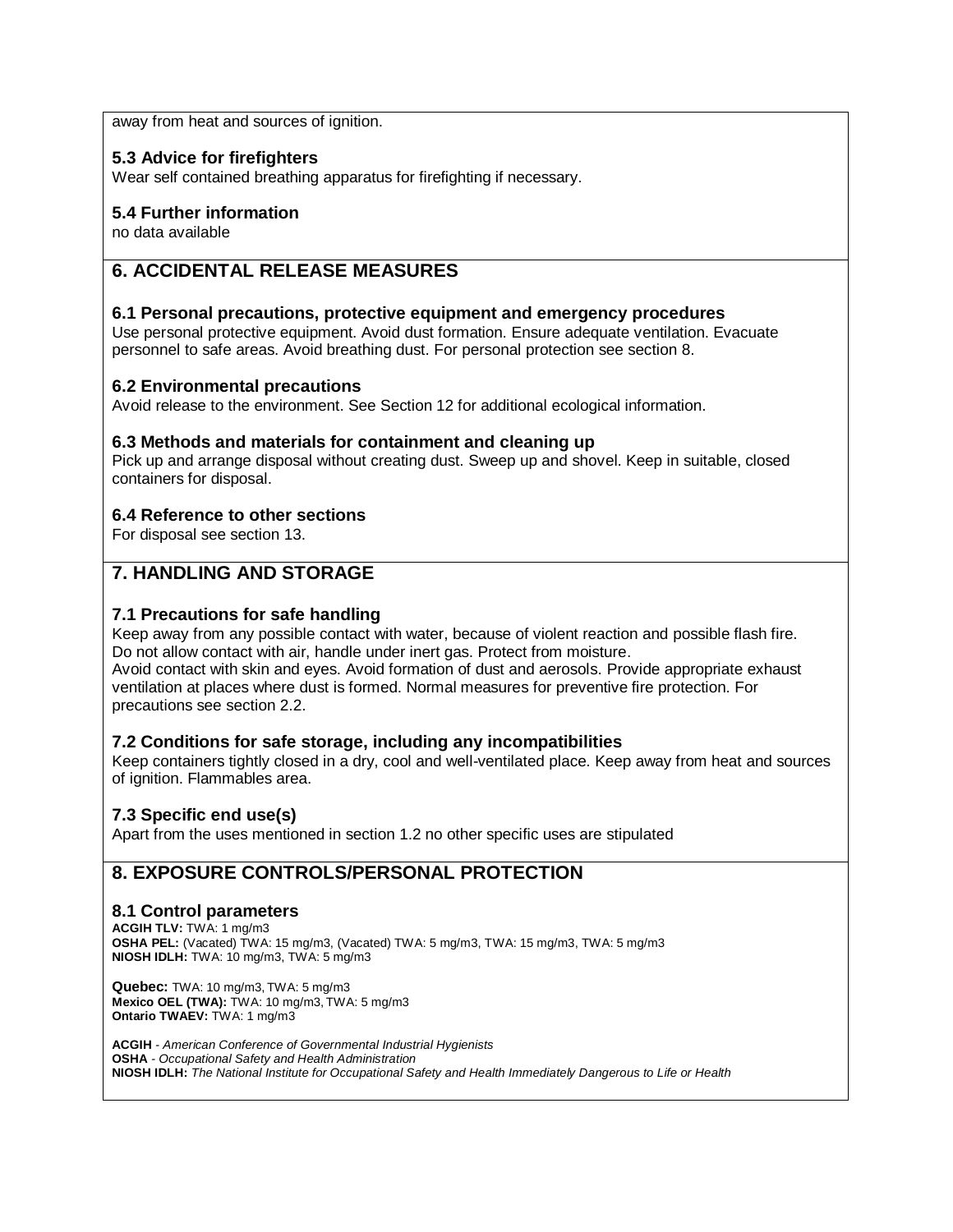## **8.2 Exposure controls**

## **Appropriate engineering controls**

Ensure adequate ventilation, especially in confined areas. Use explosion-proof lectrical/ventilating/lighting/equipment. Ensure that eyewash stations and safety showers are close to the workstation location.

## **Personal protective equipment**

#### **Eye/face protection**

Safety glasses with side-shields conforming to EN166 Use equipment for eye protection tested and approved under appropriate government standards such as NIOSH (US) or EN 166(EU). **Skin protection**

For any handling steps where the substance is in particulate form or in a suspension with pure water where the substance is not solubilized, the gloves must be comprised of material that successfully passes ASTM F-1671. For any handling steps where the substance is part of a carrier liquid, other than the aqueous suspension noted in the previous paragraph, gloves must be comprised of material that successfully passes ASTM F-739 (continuous liquid contact method). Gloves must be changed before they show degradation and before the designated breakthrough time for the carrier liquid (as determined by the ASTM F-739 testing or by the manufacturer). Handle with gloves. Gloves must be inspected prior to use. Use proper glove removal technique (without touching glove's outer surface) to avoid skin contact with this product. Dispose of contaminated gloves after use in accordance with applicable laws and good laboratory practices. Wash and dry hands.

#### **Body Protection**

Impervious clothing, The type of protective equipment must be selected according to the concentration and amount of the dangerous substance at the specific workplace.

## **Respiratory protection**

The EPA mandates the use of full face respirators with minimum N100 grade cartridges if there is any risk of exposure to carbon nanotube dust. For nuisance exposures use type P95 (US) or type P1 (EU EN 143) particle respirator. For higher level protection use type OV/AG/P99 (US) or type ABEK-P2 (EU EN 143) respirator cartridges. Use respirators and components tested and approved under appropriate government standards such as NIOSH (US) or CEN (EU).

## **Control of environmental exposure**

Do not let product enter drains.

# **9. PHYSICAL AND CHEMICAL PROPERTIES**

## **9.1 Information on basic physical and chemical properties**

- a) Appearance: solid
- b) Odor: Odorless
- c) Odor Threshold:
- d) pH: no data available
- e) Melting point/freezing point: 660 °C
- f) Initial boiling point and boiling range: 2327 °C
- g) Flash point: No information available
- h) Evaporation rate: no data available
- i) OSHA Flammability Class: no data available
- j) Upper/lower flammability or explosive limits: no data available
- k) Vapor pressure: no data available
- I) Vapor density (air  $= 1$ ): no data available
- m) Relative density (water  $= 1$ ): 2.7
- n) Water solubility: Insoluble in water
- o) Partition coefficient noctanol/water: no data available
- p) Auto-ignition temperature: 400 °C
- q) Decomposition temperature: no data available
- r) Viscosity: no data available
- s) Explosive properties: no data available
- t) Molecular Weight: 26.98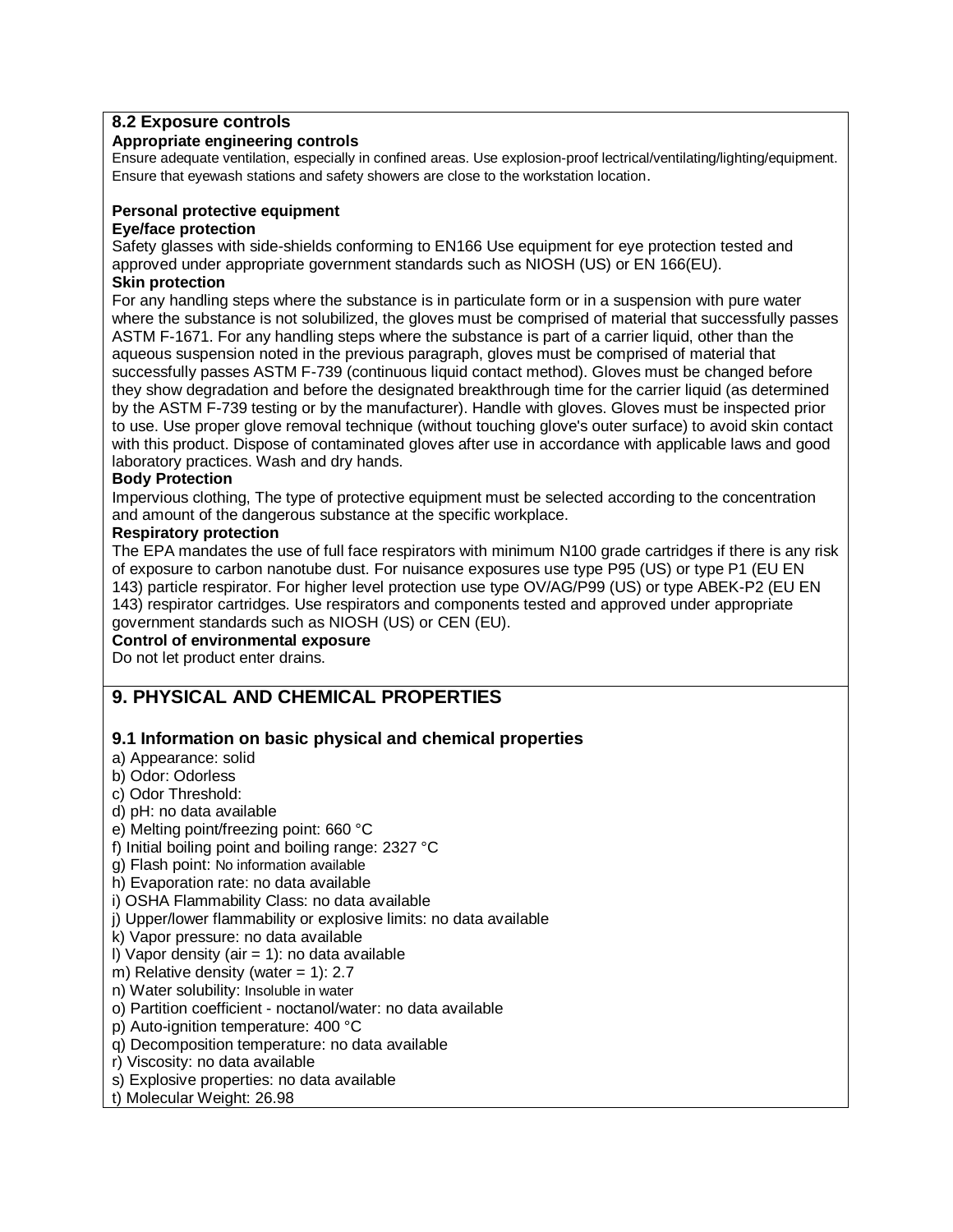## **9.2 Other safety information**

no data available

# **10. STABILITY AND REACTIVITY**

## **10.1 Reactivity**

Water reactive.

## **10.2 Chemical stability**

Moisture sensitive. Air sensitive. Pyrophoric: Spontaneously flammable in air.

## **10.3 Possibility of hazardous reactions**

None under normal processing.

## **10.4 Conditions to avoid**

Avoid dust formation. Incompatible products. Exposure to air. Exposure to moist air or water. Excess heat.

## **10.5 Incompatible materials**

Water, Strong acids, Strong bases, Alcohols, Halogens, Halogenated compounds, Carbon dioxide (CO2)

## **10.6 Hazardous decomposition products**

Hydrogen, Fumes of aluminum or aluminum oxide In the event of fire: see section 5

## **11. TOXICOLOGICAL INFORMATION**

## **11.1 Information on toxicological effects**

**Acute toxicity** No information available **Skin corrosion/irritation** No information available **Serious eye damage/eye irritation** No information available **Respiratory or skin sensitisation** No information available **Germ cell mutagenicity** no data available **Carcinogenicity** Not listed **Reproductive toxicity** no data available **Specific target organ toxicity - single exposure** no data available **Specific target organ toxicity - repeated exposure** no data available **Aspiration hazard** Product may be an aspiration hazard **Additional Information** To the best of our knowledge, the chemical, physical, and toxicological properties have not been thoroughly investigated.

## **12.ECOLOGICAL INFORMATION**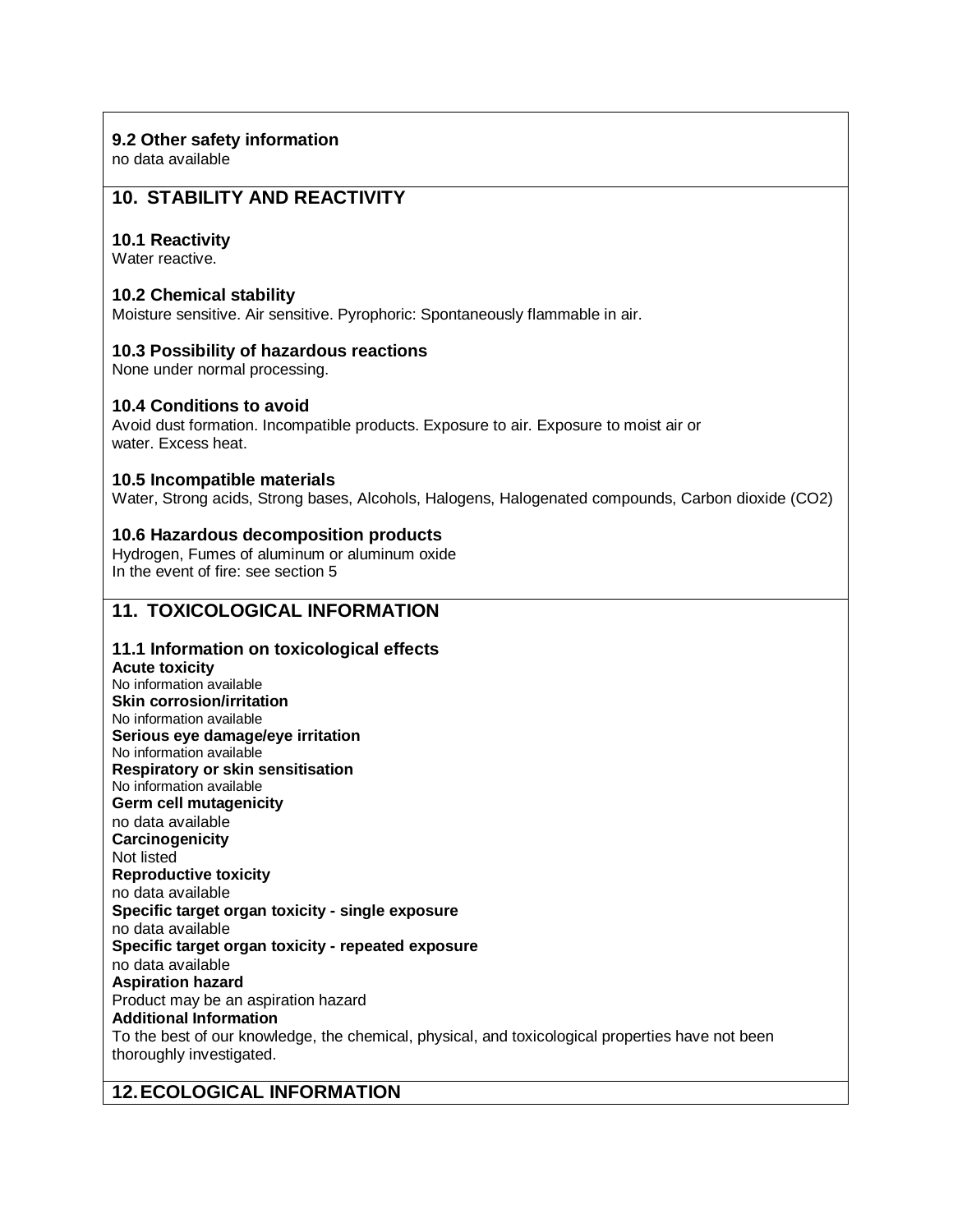## **12.1 Ecotoxicity**

No information available

#### **12.2 Persistence and degradability**

No information available

#### **12.3 Bioaccumulative potential**

No information available

#### **12.4 Mobility in soil**

no data available

## **12.5 Results of PBT and vPvB assessment**

PBT/vPvB assessment not available as chemical safety assessment not required/not conducted

## **12.6 Other adverse effects**

Do not allow product to enter surface waters, wastewater or soil.

## **13.DISPOSAL CONSIDERATIONS**

## **13.1 Waste treatment methods**

**Product**

Offer surplus and non-recyclable solutions to a licensed disposal company. Contact a licensed professional waste disposal service to dispose of this material.

**Contaminated packaging**

## **14.TRANSPORT INFORMATION**

#### **US DOT Information**

Shipping Name: ALUMINUM POWDER, UNCOATED. Hazard Class: 4.3 UN/NA #: UN1396 Packing Group: II

#### **IMDG Information**

Shipping Name: ALUMINUM POWDER, UNCOATED. Hazard Class: 4.3 UN/NA #: UN1396 Packing Group: II

#### **IATA Information**

Shipping Name: ALUMINUM POWDER, UNCOATED. Hazard Class: 4.3 UN/NA #: UN1396 Packing Group: II

## **15.REGULATORY INFORMATION**

#### **SARA 302 Components**

SARA 302: No chemicals in this material are subject to the reporting requirements of SARA Title III, Section 302.

#### **SARA 313 Components**

SARA 313: This material does not contain any chemical components with known CAS numbers that